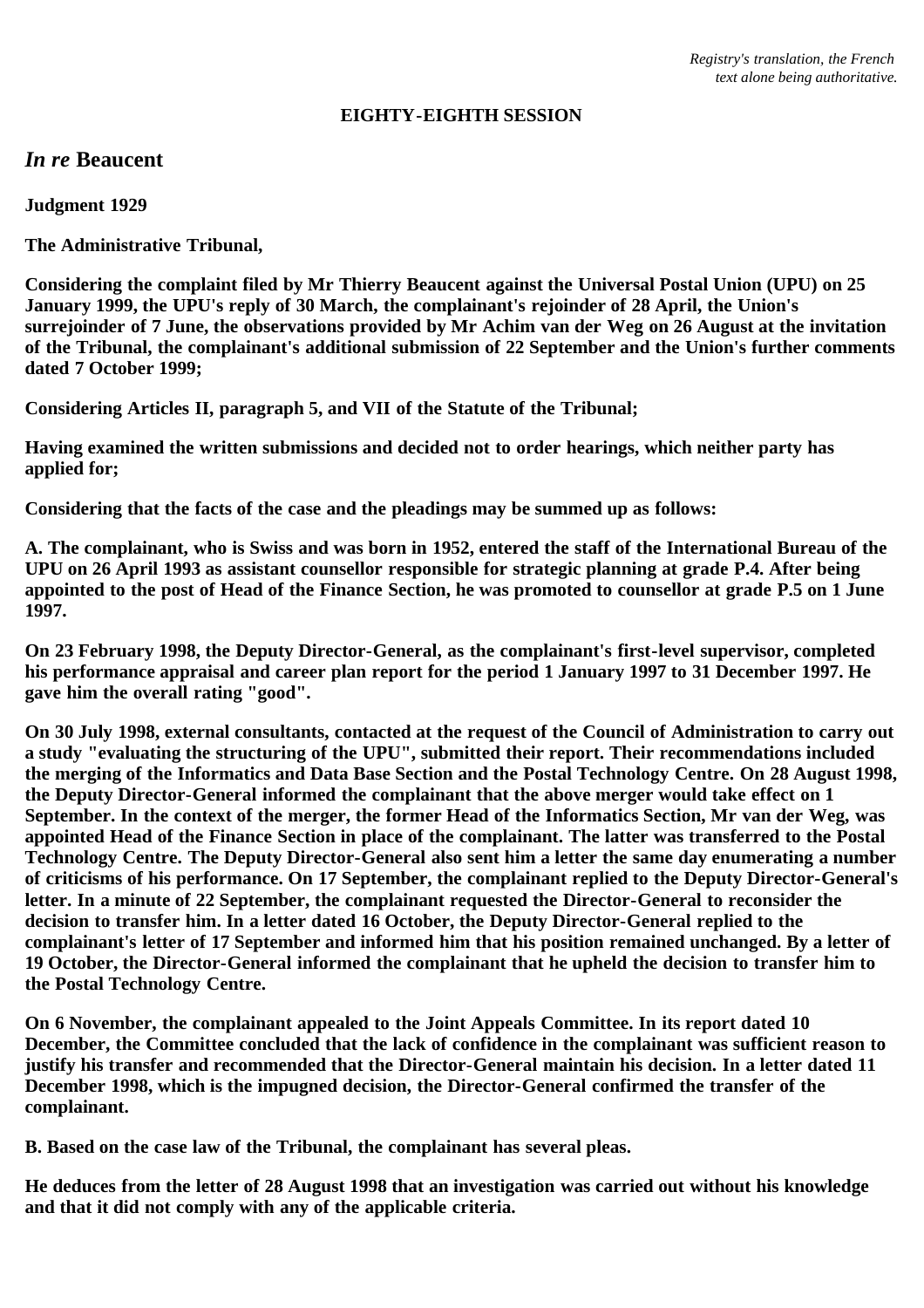**He contends there was misuse of authority. The investigation carried out involved monitoring his hours of work by means of the computerised security system, which had been installed for the sole purpose of reinforcing the protection of property and persons. He says that the use of the data obtained through this system for a purpose other than such protection is "unlawful". The investigations and the interpretation of their results reveal the existence of a disciplinary procedure against him.**

**The complainant also alleges personal prejudice against him by the Deputy Director-General. By way of evidence, he refers to his change in attitude between 23 February 1998 (when he gave him the evaluation "good") and 28 August 1998 (when he made "the most severe criticisms" against him). With regard to the letter of 28 August 1998, he alleges errors of fact and of law, the failure to take into account relevant facts and the clearly mistaken conclusions drawn from the evidence. Moreover, he considers that the terms used by the Deputy Director-General caused him "very grave moral injury". He says that the Deputy Director-General also made "precise threats" intended to dissuade him from appealing.**

**Furthermore, the complainant endeavours to prove that his transfer constituted in practice a hidden disciplinary sanction. He also submits that the impugned decision is contrary to the interests of the Union on the grounds that the jobs attributed to Mr van der Weg and to himself did not correspond to their respective qualifications.**

**As a subsidiary plea, he contends that he suffered an interruption of the automatic progression of his career. Pursuant to a decision of the Executive Council of 1978, which has been applied uniformly over the past twenty years and which, he says, constitutes an acquired right, the head of a section is appointed counsellor at grade P.5 and, after a period of five years, is promoted to senior counsellor at grade D.1, without any change of functions or responsibilities.**

**The complainant requests the Tribunal to: set aside the administrative investigation of his case; order the withdrawal of the challenged documents from his personal file; recognise that he has been the victim of prejudice and misuse of authority; quash the decision to transfer him and order his reinstatement in his previous duties; and order that he be paid 60,000 Swiss francs in moral damages, 50,000 francs in "professional damages", 208,000 francs in material damages and 20,000 francs in costs.**

**C. In its reply the Union contests the receivability of several of the complainant's claims on the grounds that they are new. These are his claims seeking the setting aside of the investigation which the complainant says was conducted against him (the Union denies that such an investigation took place), the withdrawal of the challenged documents from his personal file and the compensation for moral damages. It adds that requesting the Tribunal to recognise that he has been the victim of prejudice and misuse of authority is merely a "personal and gratuitous interpretation by the complainant" and does not constitute a claim.**

**Referring to Regulation 1.2 of the Staff Regulations of the International Bureau of the UPU, it explains that: "Staff members shall be subject to the authority of the Director-General, who may assign them, in accordance with their qualifications, to any of the activities or offices of the Bureau". The decision to transfer the complainant was taken in the context of a restructuring of the Bureau, recommended by external consultants. It cannot be of a disciplinary nature, since transfer is not one of the disciplinary measures enumerated in Regulation 10.2 of the Staff Regulations. Moreover, the Joint Appeals Committee shared the general management's opinion that the former Head of the Informatics Section, as well as the complainant, had the necessary qualifications to discharge their new functions.**

**The Union contends that the complainant was not the subject of a disciplinary procedure. Besides, the fact that the Deputy Director-General kept a file containing "supporting documents" is proof that there was no prejudice against the complainant. The Union recalls that his appraisal report of 23 February 1998 was not without criticisms towards him and recognises that the loss of confidence resulting from the shortcomings observed on the part of the complainant could have "influenced" the decision of the Director-General. The reasons for the transfer were communicated to the complainant and, in accordance with its case law, the Tribunal only has a limited power of review over that decision.**

**The Union explains that there is no automatic promotion. The Executive Council decided that certain criteria, such as the quality of the work performed, efficiency, experience and professional knowledge had to be demonstrated for promotion to senior counsellor. It doubts that the complainant meets these criteria.**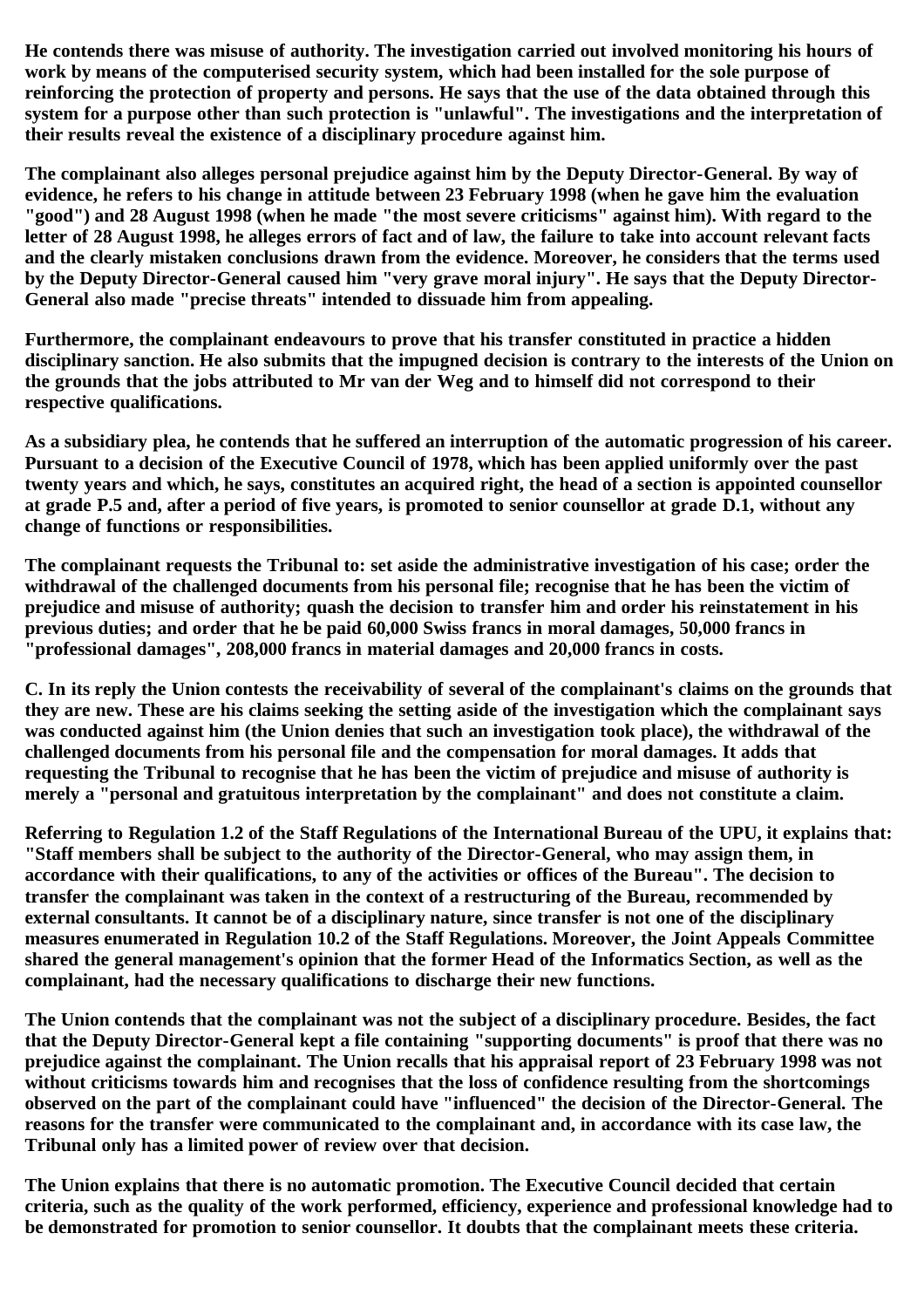**Furthermore, in 1998 the UPU adopted a new system of classification of Senior and Professional category posts, which led to the repealing of the 1978 decision of the Executive Council according to which the Head of the Finance Section is established at grade P.5. It therefore maintains that he suffered no material injury.**

**The Union adds that there was no abuse of authority, since the computerised security system was only used to verify whether the complainant in practice worked overtime hours.**

**D. In his rejoinder the complainant submits that he put forward all his claims in his internal appeals but the Union did not respond to them.**

**The shortcomings noted while he was Head of the Finance Section were due to the shortage of staff and several decisions taken by the Director-General, which did not help him achieve the objectives established.**

**By its very nature, a hidden disciplinary sanction is not envisaged by the Staff Regulations. The role of the Tribunal is precisely to determine whether a measure constitutes a hidden sanction and to provide redress.**

**The complainant emphasises that the UPU never provided "clear reasons" for its decision to transfer him and that the Joint Appeals Committee considered that the decision was contrary to the interests of the Union.**

**He contends that the new system of classification of Senior and Professional category posts is not yet being "applied in practice".**

**He submits that the Union only transferred him with a view to reassigning Mr van der Weg after that official's section had been abolished.**

**E. In its surrejoinder the Union observes that the complainant has not produced any new evidence in his rejoinder which would make it modify its position. It presses its arguments and indicates that, although the introduction of the new classification of Senior and Professional category posts was delayed, it is now in force.**

**It submits that the complainant cannot complain of a shortage of human resources in the Finance Section, since he was responsible for this situation due to his attitude.**

**F. In his observations Mr van der Weg submits that the transfer of the complainant, which is the outcome of a "combination of circumstances", has to be understood as a professional necessity and not a disciplinary measure. He emphasises that the complainant works better "in a** *solitary* **environment". He is not very "skilled in interpersonal relations", which is an essential qualification for personnel management.**

**Mr van der Weg adds that in mid-August 1998 the Director-General informed him, in a confidential discussion, of the problems in the Finance Section and asked him if he would be prepared to take over the complainant's post. He accepted this proposal.**

**G. In his additional submission the complainant affirms that the reference made by Mr van der Weg to a confidential discussion with the Director-General destroys the Union's argument that the decision to transfer him was taken on 28 August 1998. He says that his transfer was not, therefore, the outcome of a combination of circumstances.**

**He adds that, in the past, he has successfully collaborated with several working groups, which refutes the allegations concerning his solitary nature.**

**H. In further comments, the Union explains that it did not offer the post of Head of the Finance Section, then occupied by the complainant, to Mr van der Weg. The discussion between the Director-General and the latter was of a "purely exploratory nature".**

#### **CONSIDERATIONS**

**1. The complainant, who is Swiss and was born in 1952, entered the staff of the International Bureau of the Universal Postal Union (UPU) on 26 April 1993 as assistant counsellor responsible for strategic planning at**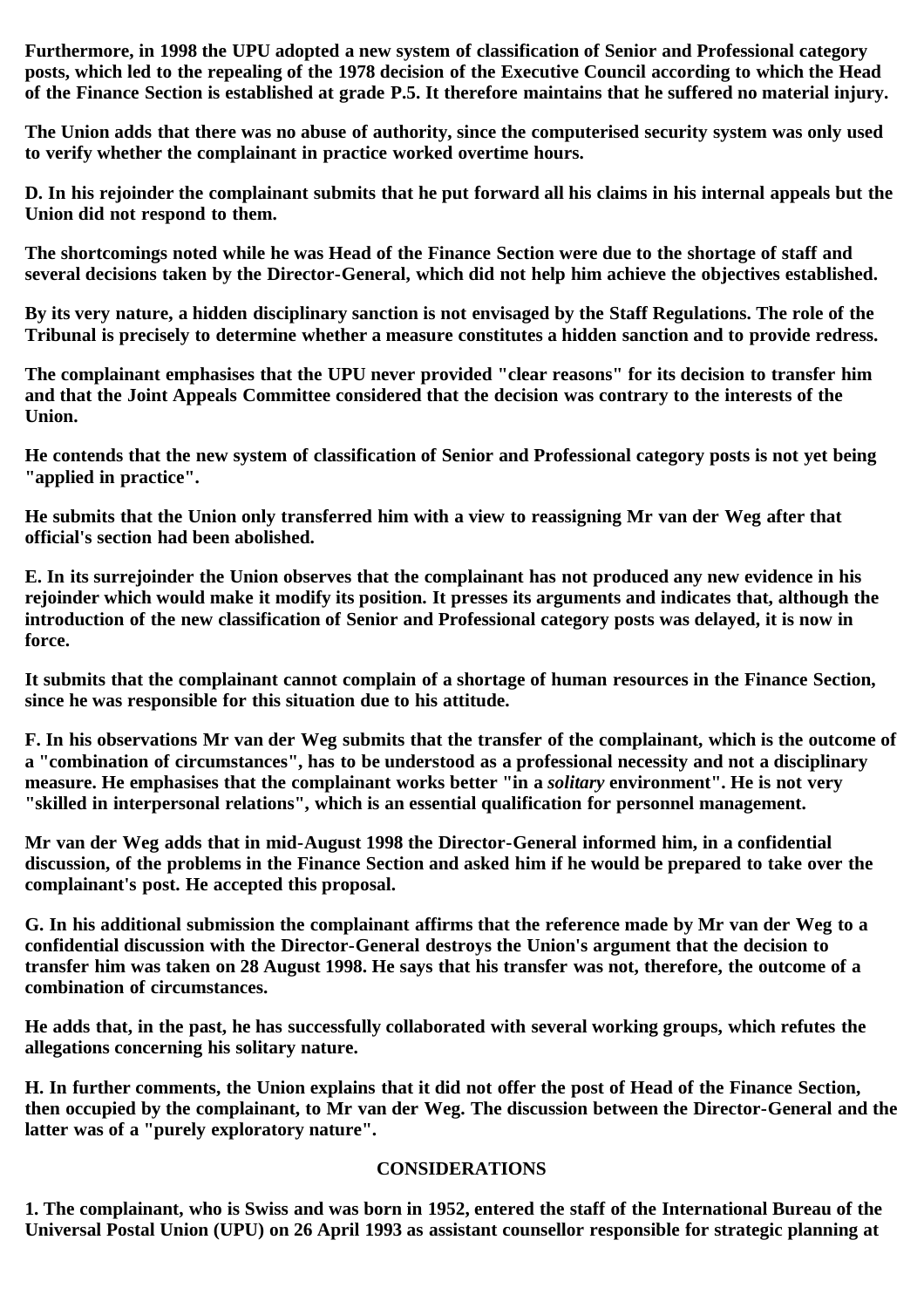**grade P.4 for a probationary period of two years. He was appointed a permanent official as of 1 April 1995.**

**After being selected for the post of Head of the Finance Section he was promoted counsellor at grade P.5 with effect from 1 June 1997. In this post, he was confronted with difficulties with his subordinates and the period was characterised by tension between the complainant, on the one hand, and the Deputy Director-General and Director-General, on the other.**

**The Deputy Director-General gathered additional information on the complainant's performance and opened a file on the matter without informing him.**

**On 30 July 1998 the Director-General received a report which had been requested by the Council of Administration and entrusted to external consultants. They recommended an in-depth reorganisation of the structuring of the UPU, which still required preliminary studies. Some of the proposed measures could only therefore be adopted after the Universal Postal Congress, to be held from 23 August to 15 September 1999. In addition to their principal recommendation, the consultants also proposed the merger of the Informatics and Data Base Section and the Postal Technology Centre. According to the consultants,**

**"information, as a means of disseminating the latest developments in the postal services sector, is an essential resource for the UPU. The merger of the Informatics and Data Base Section with the Postal Technology Centre would form part of a strategy to introduce the methods of teamwork proposed above (= ad hoc groups) and would make it possible to achieve eventual synergies between the capacities of these two groups. This could also have the effect of increasing the capacity of the IB (= International Bureau) to provide**

**information services to member countries and to its governing bodies." [\(1\)](#page-6-0)**

**In consultation with the Management Committee of the International Bureau of the UPU, the Director-General decided to apply this recommendation immediately, with effect from 1 September 1998, so that the new structure would already be operational by the time the Council of Administration met in October 1998. Being not very satisfied with the complainant's performance and conduct, the Director-General decided to assign him to the Postal Technology Centre and to transfer Mr van der Weg, former Head of the Informatics Section, to the post of Head of the Finance Section.**

**On 28 August 1998, in a very brief meeting, the Deputy Director-General informed the complainant of his transfer to the Postal Technology Centre with effect from 1 September 1998. On the same occasion, he transmitted to him a detailed seven-page letter, with thirty-four annexes attached (resulting from the investigation which he had undertaken) enumerating a series of criticisms of the complainant's professional performance and conduct, which were found wanting. The letter concluded as follows:**

**"I wish to draw your attention to the need to take very seriously the criticisms set out in this letter and request you to modify urgently your professional conduct and relations, failing which I will be obliged to envisage other appropriate measures in accordance with the Staff Regulations."**

**When the complainant was informed of his transfer, the new post to which he was to be assigned had not yet been determined. He subsequently reported to the Head of the Postal Technology Centre as Manager of Internal Operations and Planning, without any subordinate officials, according to the post description of 16 September 1998 and the organisational chart of 1 October 1998.**

**Within the time period which he had been granted, the complainant replied to the Deputy Director-General on 17 September 1998 with supporting documents. In short, he refuted the criticisms levelled against him and announced that he would appeal against the grave disciplinary sanction constituted, in his view, by his transfer.**

**On 22 September the complainant requested the Director-General to reconsider the matter. The latter declared such a re-examination unjustified on 19 October and explained the reasons for the restructuring measures and the changes in personnel.**

**On 6 November the complainant appealed to the Joint Appeals Committee which, in its report of 10 December, considered that:**

**"The circumstances in which this decision was notified to the complainant give grounds for believing that it consisted in effect of a hidden sanction and that the party concerned rightly believed that his dignity had been injured. The [Appeals Committee] understands the human and personal distress that the complainant may have suffered."**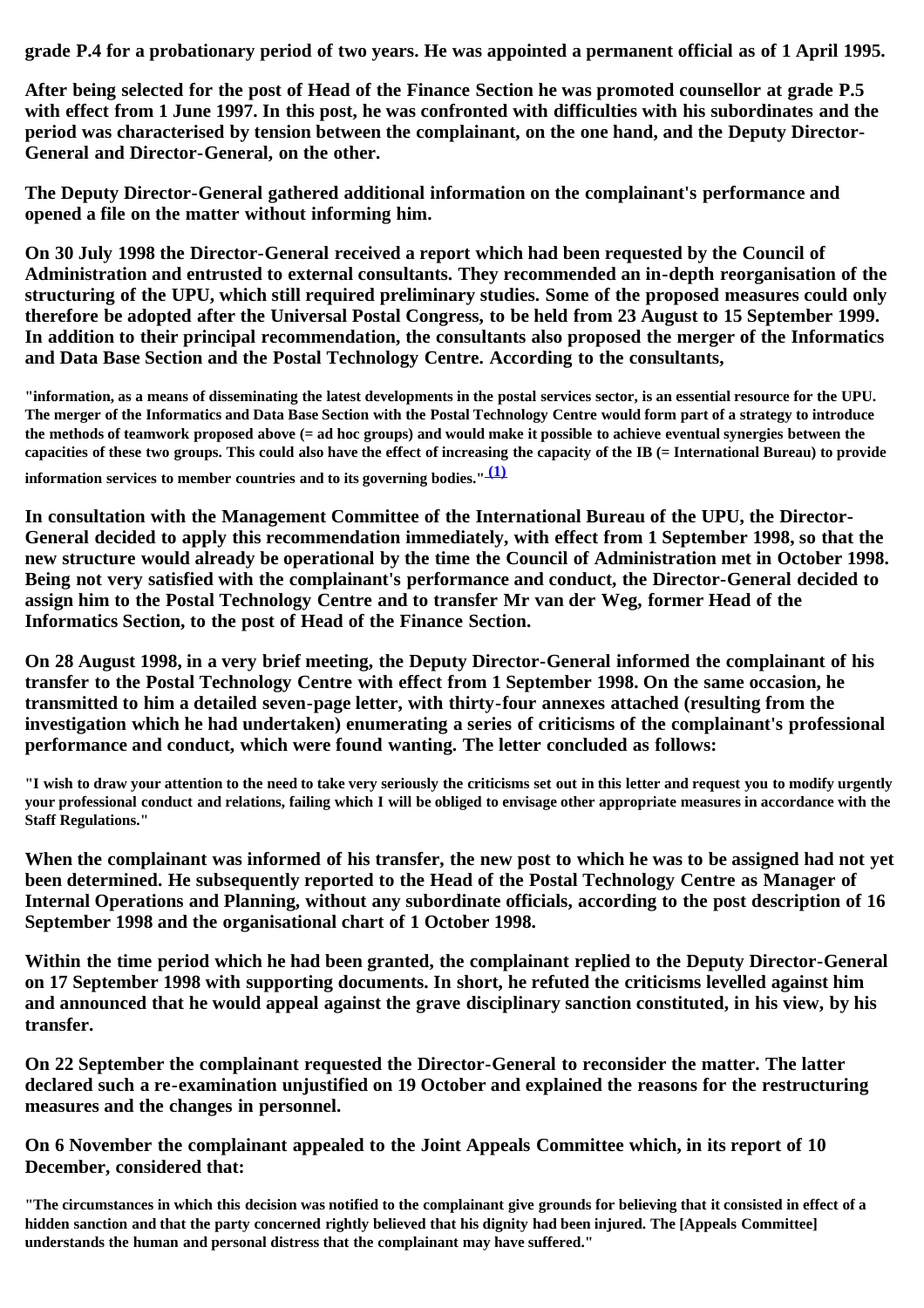**However, the Committee admitted that the complainant had committed serious faults and considered that the transfer was justified. It recommended that the appeal be dismissed. The Director-General so decided on 11 December 1998.**

**2. The complainant seeks the setting aside of the administrative investigation, the withdrawal of the challenged documents from his personal file, "recognition of prejudice and abuse of authority by the general management", the quashing of the decision of his "compulsory transfer" and his reinstatement in his previous duties, 60,000 Swiss francs in moral damages, 50,000 francs in "professional damages", 208,000 francs in material damages and 20,000 francs in costs. In short, he refutes the criticisms levelled against him and holds that his compulsory transfer was a hidden disciplinary sanction.**

**The Union maintains that all the complainant's claims are either irreceivable or devoid of merit. In its view, the letter of 28 August 1998 bore no relation to the decision to transfer the complainant. The letter was a mere warning intended to improve his conduct and performance or, failing that, to lead to a possible disciplinary procedure. The transfer was decided upon in the interests of the Union, taking into account the need for rationalisation and the abilities of the various officials concerned. The past performance of the complainant was only taken into consideration for the purpose of assessing his abilities.**

## *Receivability*

**3. The complainant's claims for the administrative investigation to be set aside and certain documents to be withdrawn from his personal file are raised for the first time and are therefore irreceivable.**

**His claim that there was misuse of authority and prejudice in practice relate to the merits of the decision. But it is not in the interests of the complainant to seek a ruling in law thereon, when in practice he can obtain the quashing of the decision and redress.**

**His financial claims are not irreceivable insofar as they are closely related to the setting aside of the impugned decision, which is the principal claim.**

## *The merits*

**4. The right of the Union to decide upon a compulsory transfer which is in its interests (see Regulation 1.2, paragraph 1, of the Staff Regulations) is rightly not contested.**

**5. Precedent has it that such a decision is at the Director-General's discretion. In principle, an organisation is the judge of its own interests and the Tribunal will not substitute the organisation's views with its own; it will not interfere unless the decision is** *ultra vires***, or there is a formal or procedural flaw or a mistake of law or of fact, or some material fact has been overlooked, or some obviously wrong conclusion drawn from the evidence, or there is misuse of authority. (See, for example, Judgments 1496 (***in re* **Güsten) under 7; 1757 (***in re* **Hardy No. 4) under 4; and 1862 (***in re* **Ansorge No. 2) under 5.)**

**6. However, compulsory transfer, in the manner in which it is processed, ordered and notified, must not needlessly harm the interests of the staff member, and particularly his dignity, nor cause him unnecessary hardship. And the decision must follow a proper enquiry. (See Judgments 1496, under 8; 1726 (***in re* **Mogensen) under 24; 1779 (***in re* **Feistauer) under 12 and 13; and 1862, under 6.)**

**7. Furthermore, compulsory transfer of a disciplinary nature must afford the staff member the safeguards available in the case of disciplinary sanctions, that is the right of the staff member to be heard before the sanction is ordered, with the option for him to participate in the full processing of the evidence and to make all his pleas (see the above judgments).**

**It matters little in this respect whether or not transfer is envisaged among the disciplinary sanctions set out in the Staff Regulations. What is decisive is whether the transfer appears to be the consequence of the alleged professional shortcomings of the staff member which may, by their nature, give rise to disciplinary sanctions.**

**It may be added that the protection provided to staff members against transfers which constitute**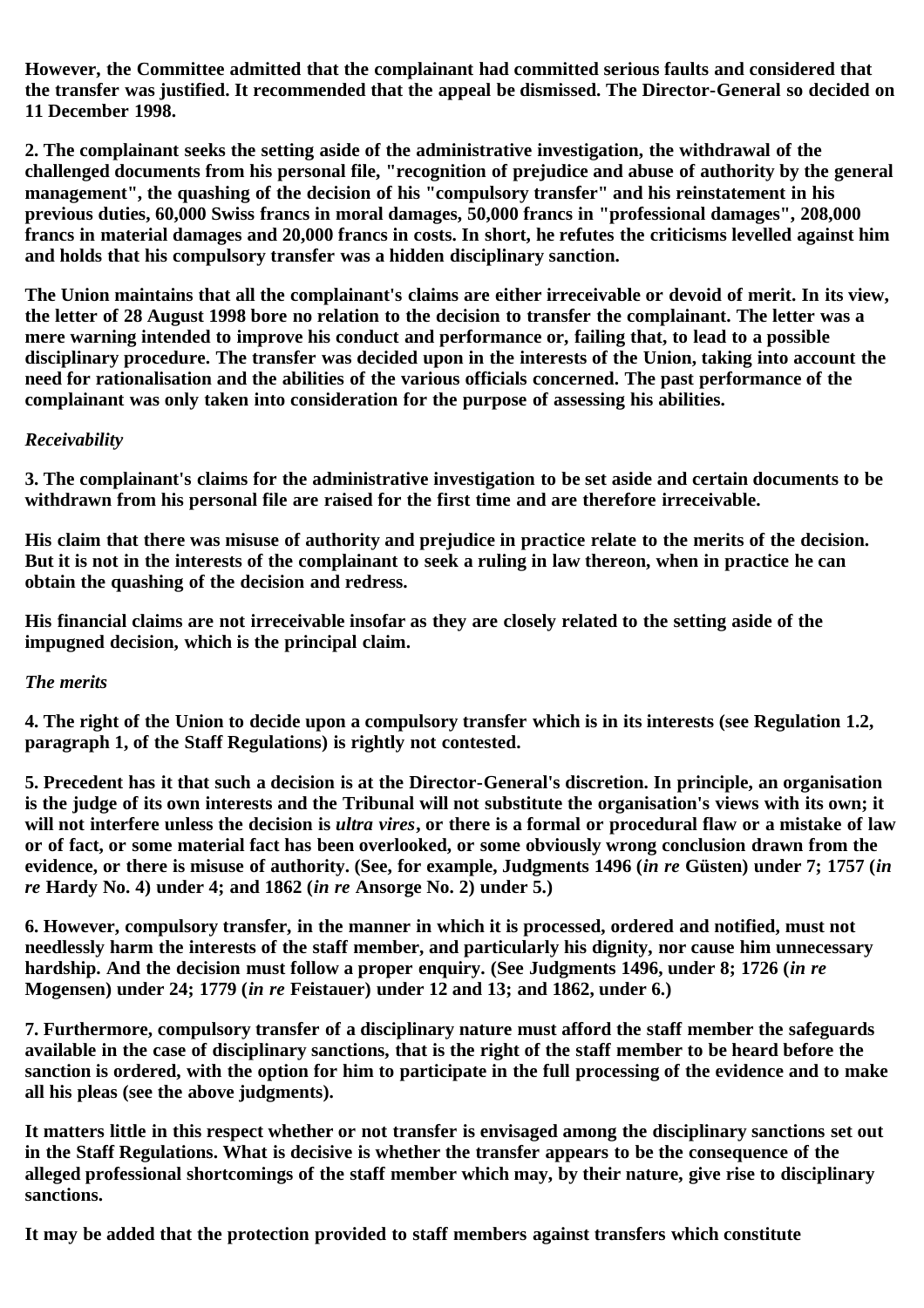**disciplinary sanctions does not prevent organisations from carrying out the transfers which may be necessary in their interests. Where such measures are not urgent, they could be delayed until the staff member concerned is able to express an opinion and organise a defence before the measure is taken. In urgent cases, provisional measures could be adopted which do not prejudice the material decision.**

**8. In the present case, the Union contends rather unconvincingly that the compulsory transfer (an administrative measure necessitated by the restructuring) was totally unrelated to the professional criticisms levelled at the staff member in the letter of 28 August 1998, which might subsequently lead to a disciplinary procedure. In fact, the compulsory transfer and the letter were communicated to the staff member on the same occasion on 28 August 1998 during a brief interview. The fact that the Deputy Director-General had already carried out an investigation and established a file in support of these criticisms on that occasion also gives grounds for believing that they played an important role in the Director-General's decision to go ahead with the compulsory transfer. In its reply, the Union also indicates that:**

**"the shortcomings observed over several months, which are enumerated in that letter, contributed to the deterioration in the climate of confidence between the management of the International Bureau and Mr Beaucent, which may also have influenced the choice of the Director-General."**

**Moreover, in a letter to the complainant of 16 October 1998, the Deputy Director-General agreed that the criticisms made "may no longer have the same importance since your transfer to the Postal Technology Centre". This confirms that they were to a great extent behind the decision to transfer the complainant and that they were also intended to justify that decision. For its part, the Joint Appeals Committee considered that "the circumstances ... leave the impression that it was in practice a hidden sanction", without, however, drawing the conclusion that the complainant's lawful right to a hearing had not been respected. It also noted that it had not perceived "any element which would justify the sudden nature of the transfer".**

**The restructuring measure is not contested, nor is it open to criticism by the Tribunal; it gave rise to the abolition of a section and the post of head of the section. The Director-General took advantage of the measure to transfer the head of the section which had been abolished to the post occupied by the complainant and to transfer the latter, whose performance and conduct he considered did not give satisfaction to the Union.**

**The material decision was therefore of a mixed nature. It was motivated, on the one hand, by the restructuring and the concern for the effective use of human resources and, on the other hand, by the complainant's performance and conduct, which were deemed unsatisfactory.**

**In objective terms, the new assignment, as it was presented, could also appear to be less interesting and prestigious than that of the head of the section from which the complainant had been removed, even though he retained his grade and pay. In effect, he was removed from a post of confidence in which he managed several colleagues and, at the time he was informed of the transfer, the new post to which he was assigned had not yet been determined. He had grounds for fearing that the new post offered fewer opportunities for career development.**

**The element of sanction inherent in the transfer was borne out by the brutal manner in which it was announced and put into effect. While the concern to carry out the restructuring rapidly is easily understandable, it is neither argued nor proven that a permanent transfer was so urgent that it prevented any consultation with the persons concerned. The sudden announcement of a transfer to a post which could be considered inferior, coming into effect a few days later, without prior notice or consultation, therefore wounded the complainant's dignity. This was rightly noted by the Joint Appeals Committee. The circumstances were such that the complainant perceived the measure as a sanction linked to the grievances levelled against him.**

**9. Taken together, the material circumstances give grounds for considering that the impugned transfer partly constituted a hidden disciplinary sanction.**

**As it was not accompanied by the protective measures required before the imposition of disciplinary sanctions, the complainant's right to a hearing was not respected. The opportunity which he was subsequently granted to express his views was not sufficient to redress the consequences of this procedural flaw. In view of the formal nature of this right, there is no need to establish whether the challenged measure**